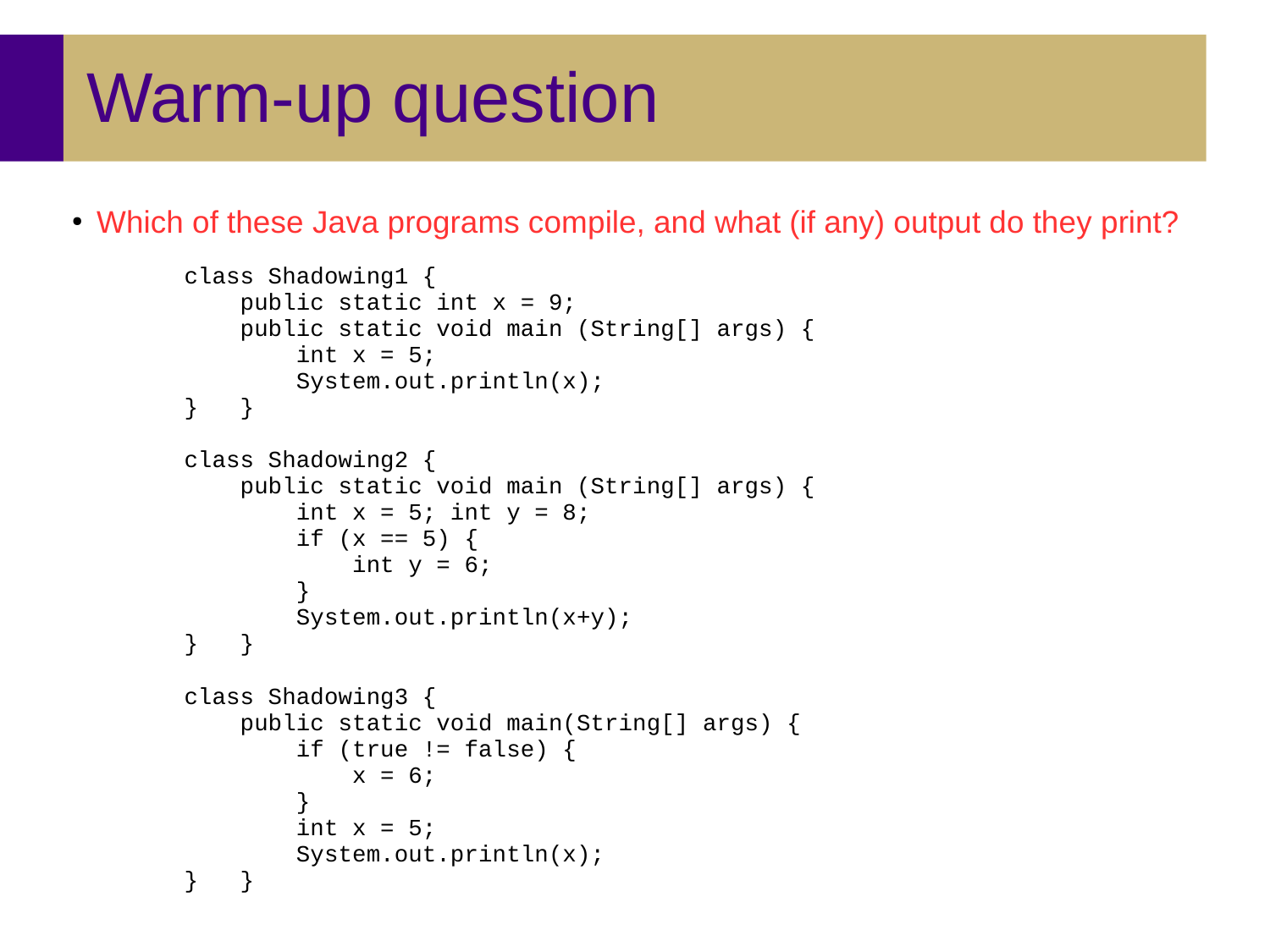# CS 430 Spring 2022



Mike Lam, Professor

# Variables and Scoping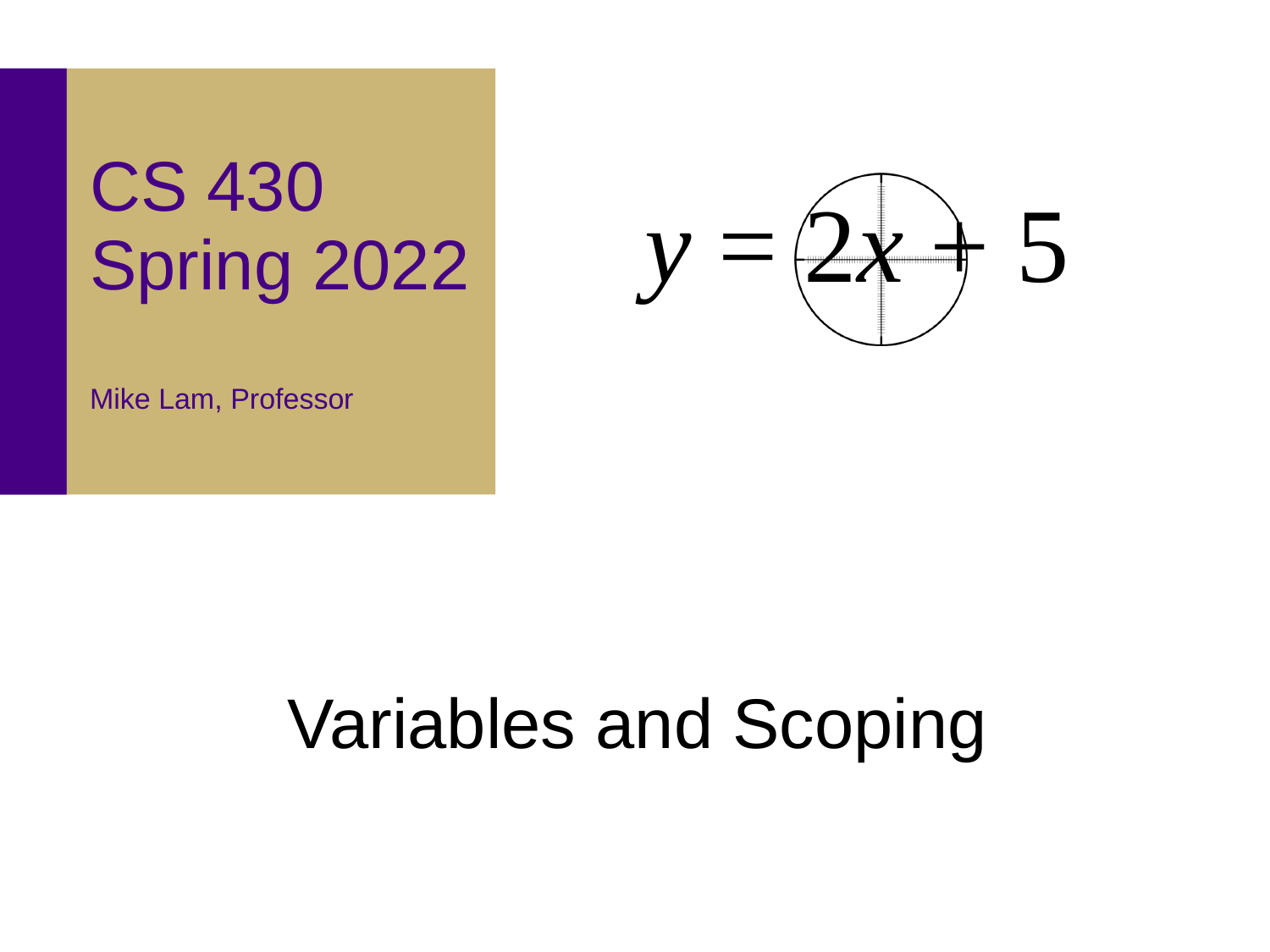## Course outline

- Syntax (modules 2-3)
- **Semantics** (modules 5-8, 10-11, and 13-14)
	- Variables and scoping
	- Types and type checking
	- Expressions and control structures
	- Parameters and subprograms
- Implementation (modules 16 and 18-19)
	- Activation and environments
	- Abstraction and OOP
	- Concurrency and Error Handling
- History (module 20)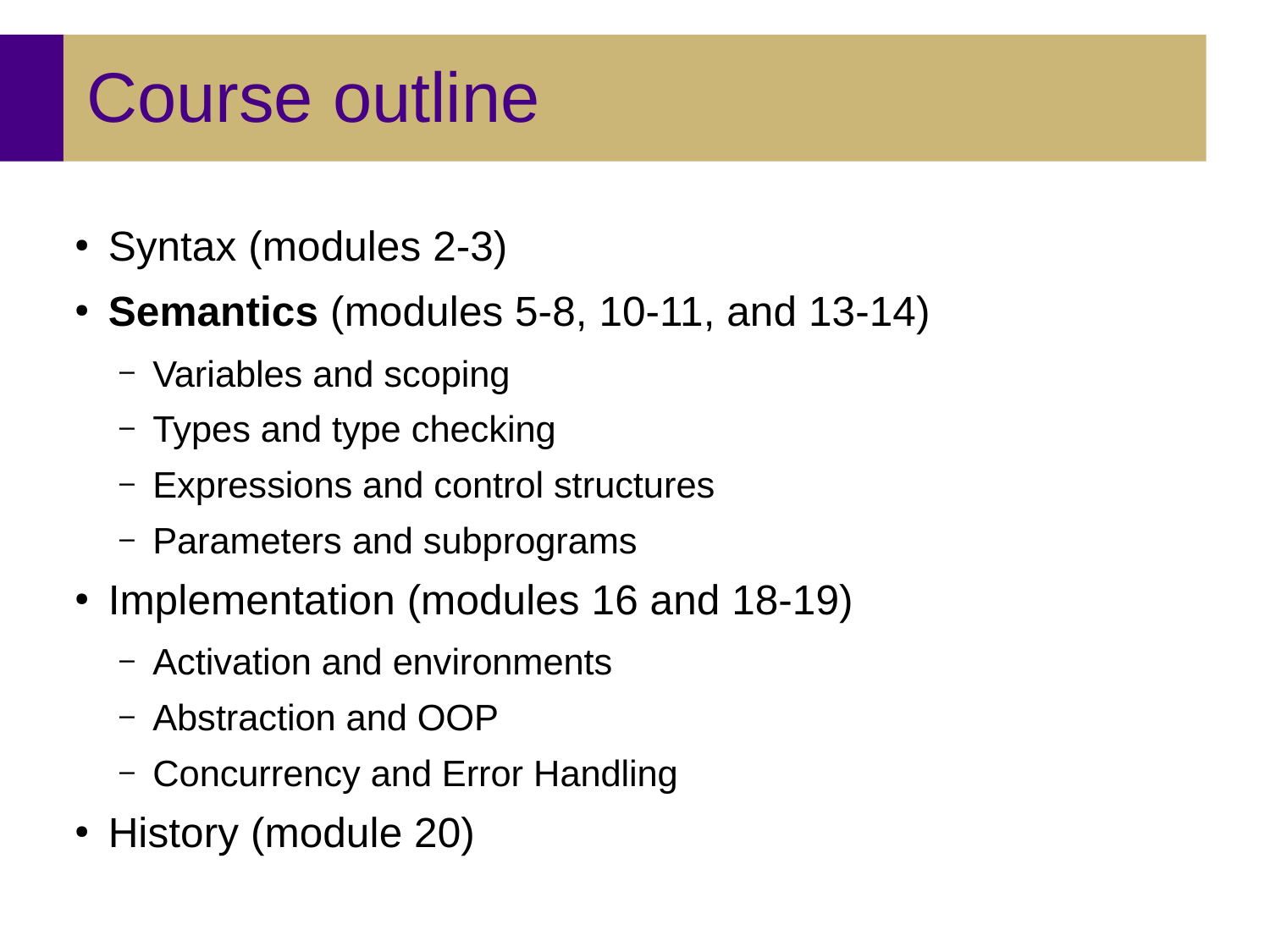## Variables

• What is a variable?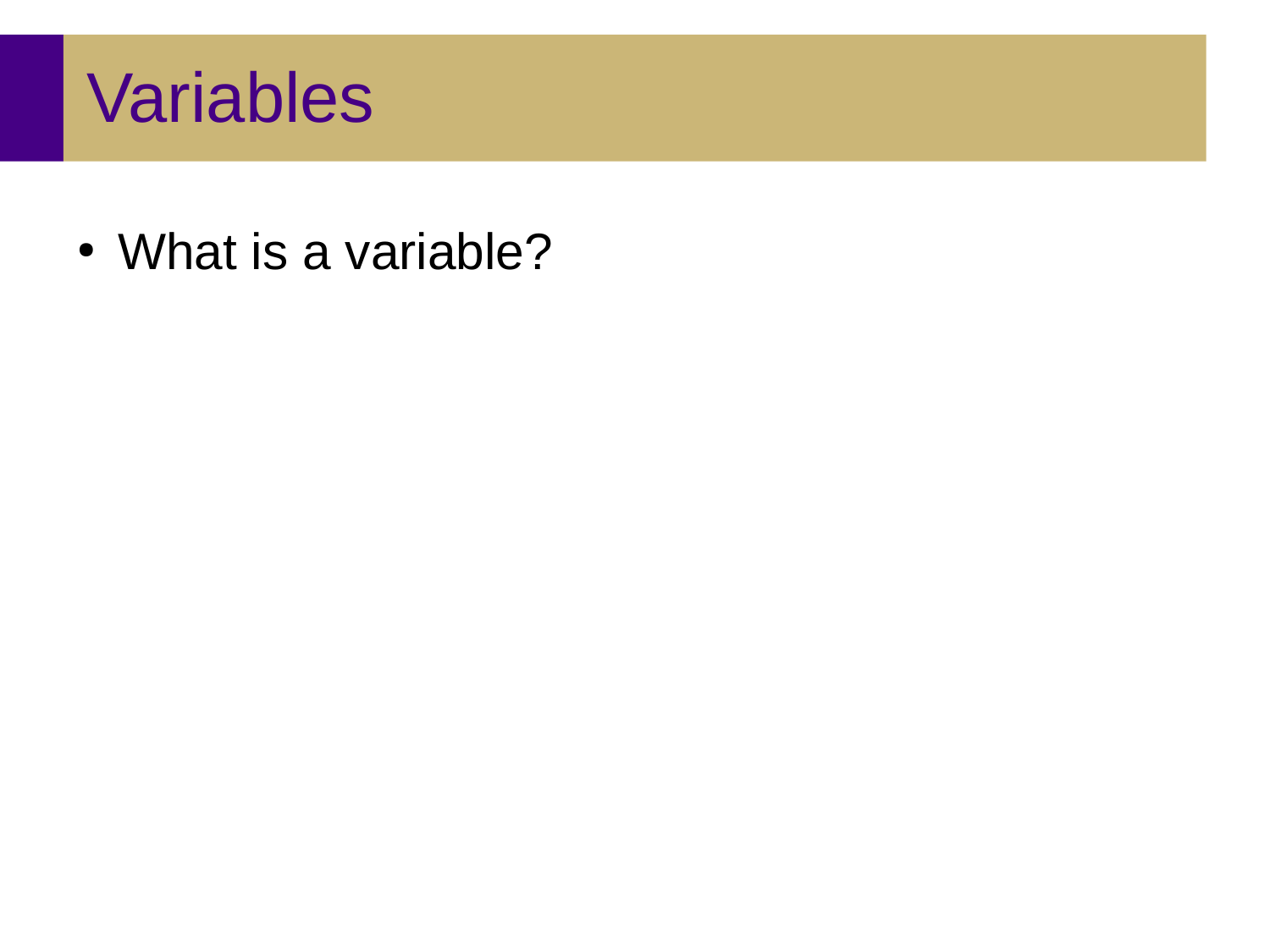## Variables

- Most languages are Turing-complete
	- Read/write head that moves left and right in memory
- Most computers use a von Neumann architecture
	- Programs read and write to cells in memory
	- Need to access individual cells (or groups of cells)
	- Actual location is less relevant



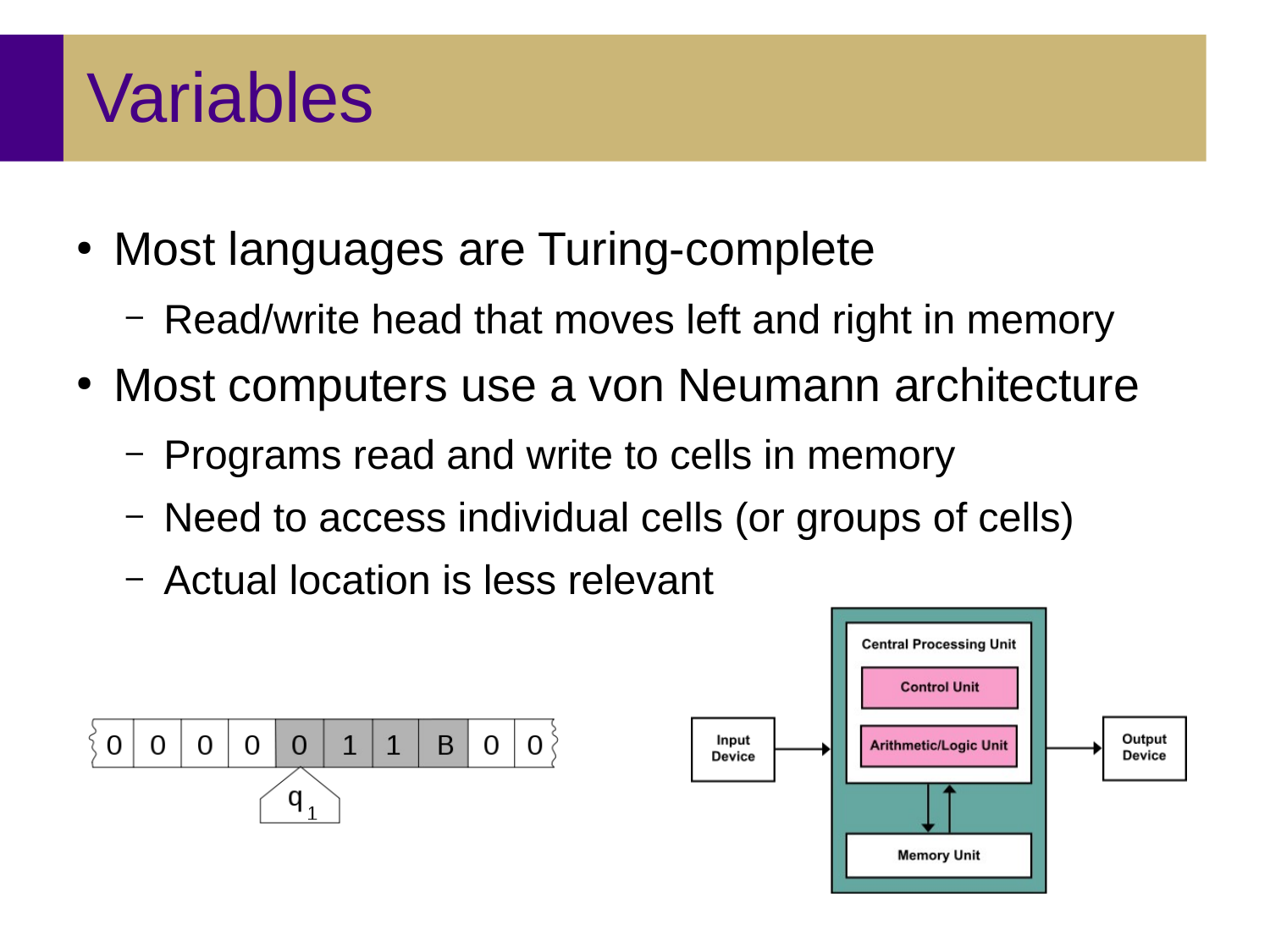## Variables

- A variable is an abstraction of memory cells
- Six main attributes/properties:
	- Name
	- Address
	- Value
	- Type
	- Lifetime
	- Scope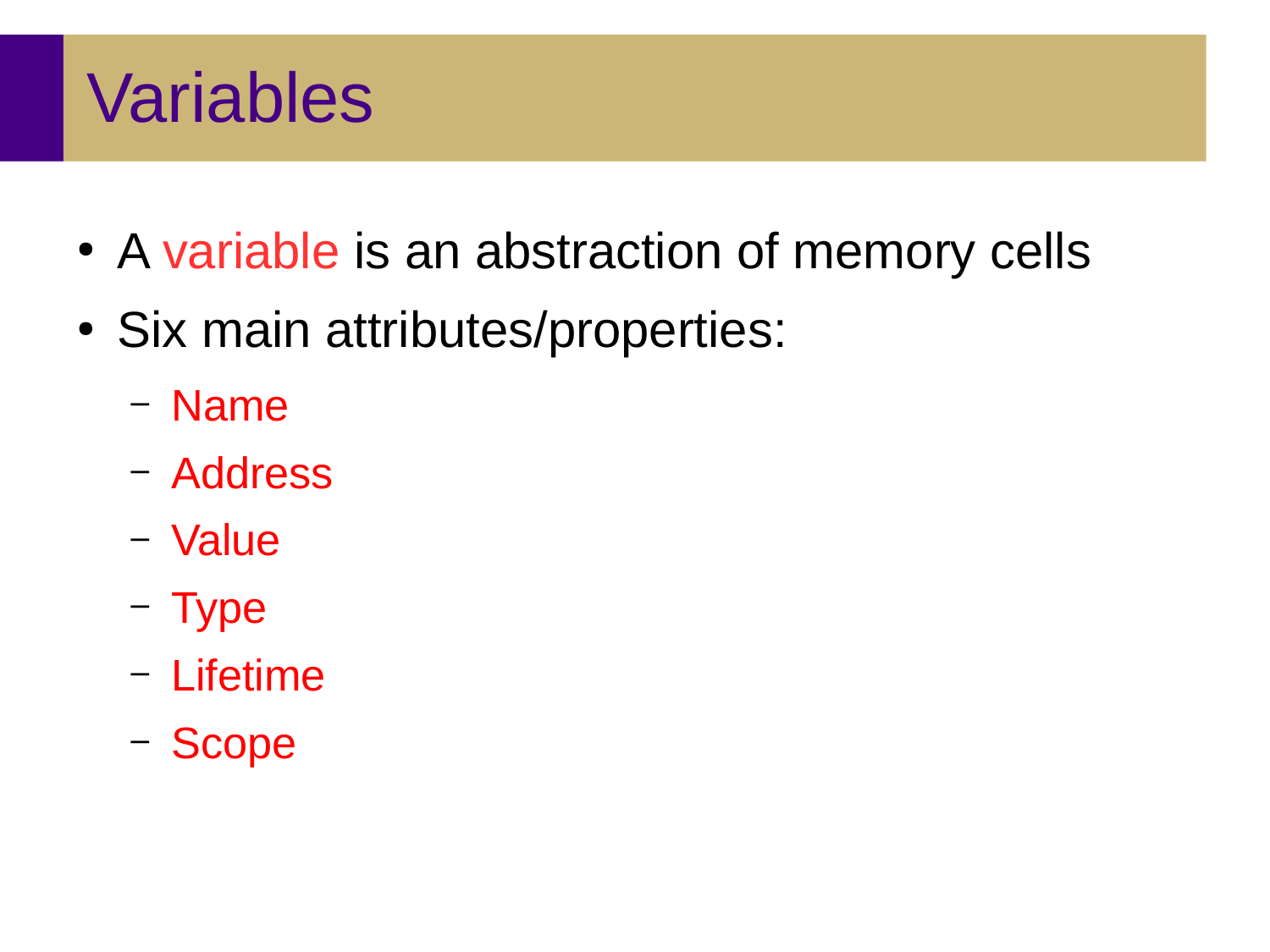# **Binding**

- Binding: attribute/property association
	- Bindings begin at binding time
		- Language design/implementation time
		- Compile time
		- Load/link time
		- Run time
	- Bindings are usually either static or dynamic
		- Static bindings begin before the program is executed and do not change during execution
		- Dynamic bindings may begin or change during execution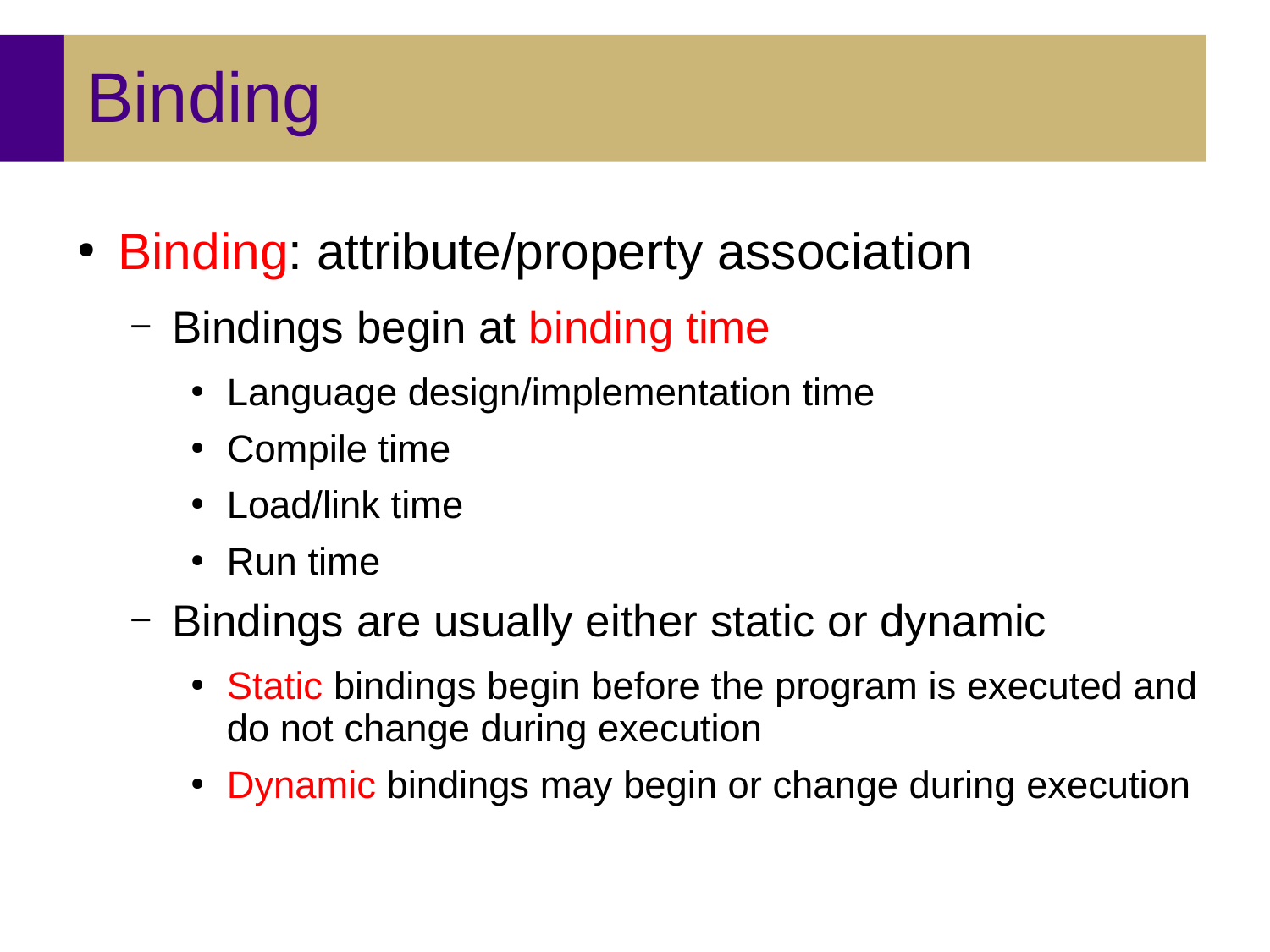#### Name

- Name: string of characters that serves as an identifier
	- Case sensitivity
	- Special characters with meanings (e.g., \$ and  $@$  in Ruby)
	- Standards or conventions (e.g., camelCase vs. under\_scores)
	- Semantic significance (e.g., type in FORTRAN and Prolog)
- Keyword vs. reserved word
	- Keyword: string of characters with special meaning
	- Reserved word: string of characters that cannot be used as a variable name (may or may not be a keyword)
- Name bindings are usually static
	- Often created by a declaration
	- Not all variables have a name!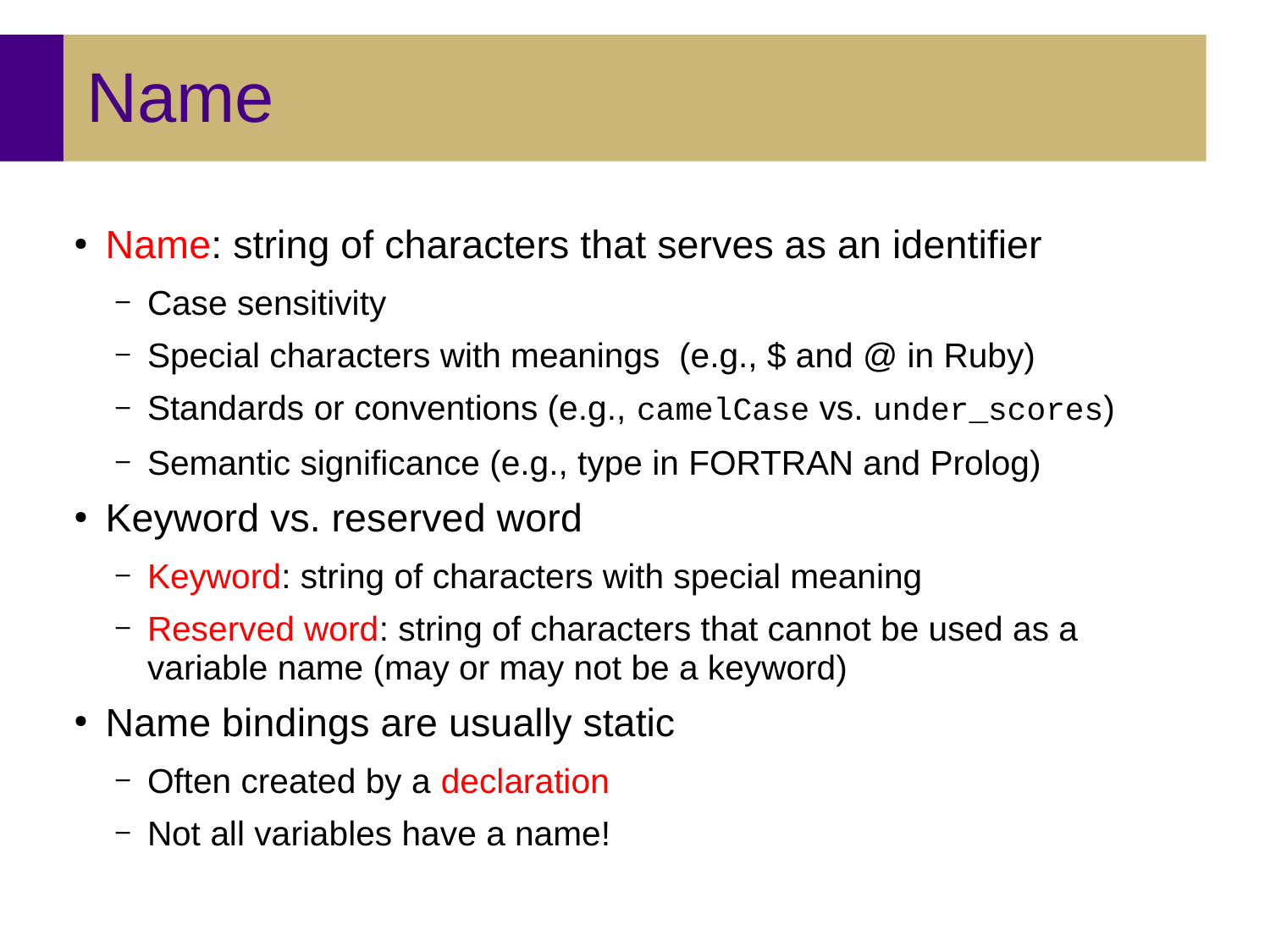## Address

- Address: location of a variable in memory
	- Sometimes called l-value
- Address bindings may be static or dynamic
	- Creation of this binding is called allocation
- Aliases: multiple variables with identical addresses

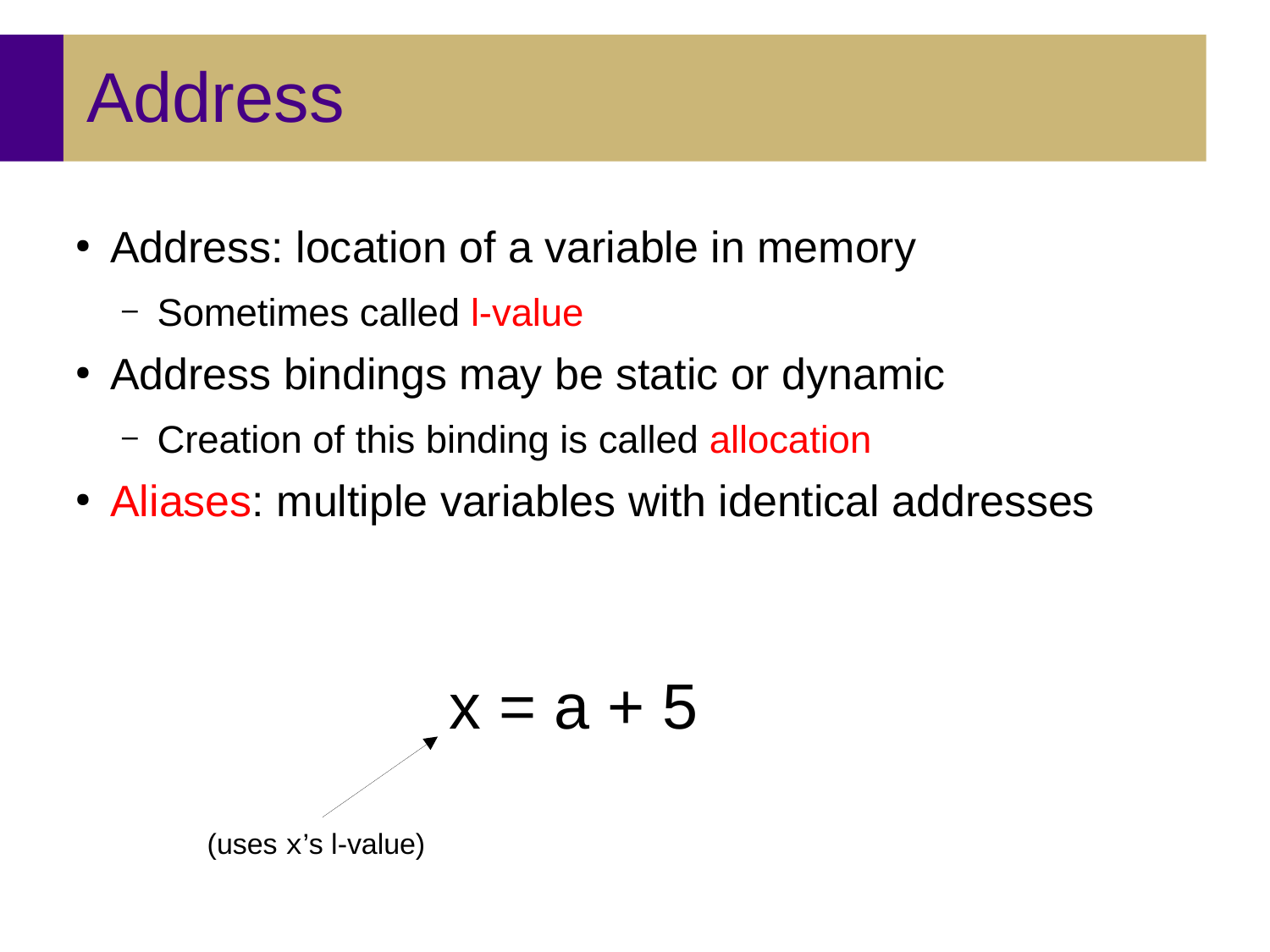## Value

- Value: contents of the memory associated with a variable
	- Sometimes called r-value
- Value bindings are usually dynamic
	- Otherwise, they wouldn't be "variable"
	- First binding is called initialization
	- Important exception: named constants
	- Purely-functional languages (e.g., Haskell) are also an exception

$$
x = a + 5
$$
  
(uses a's r-value)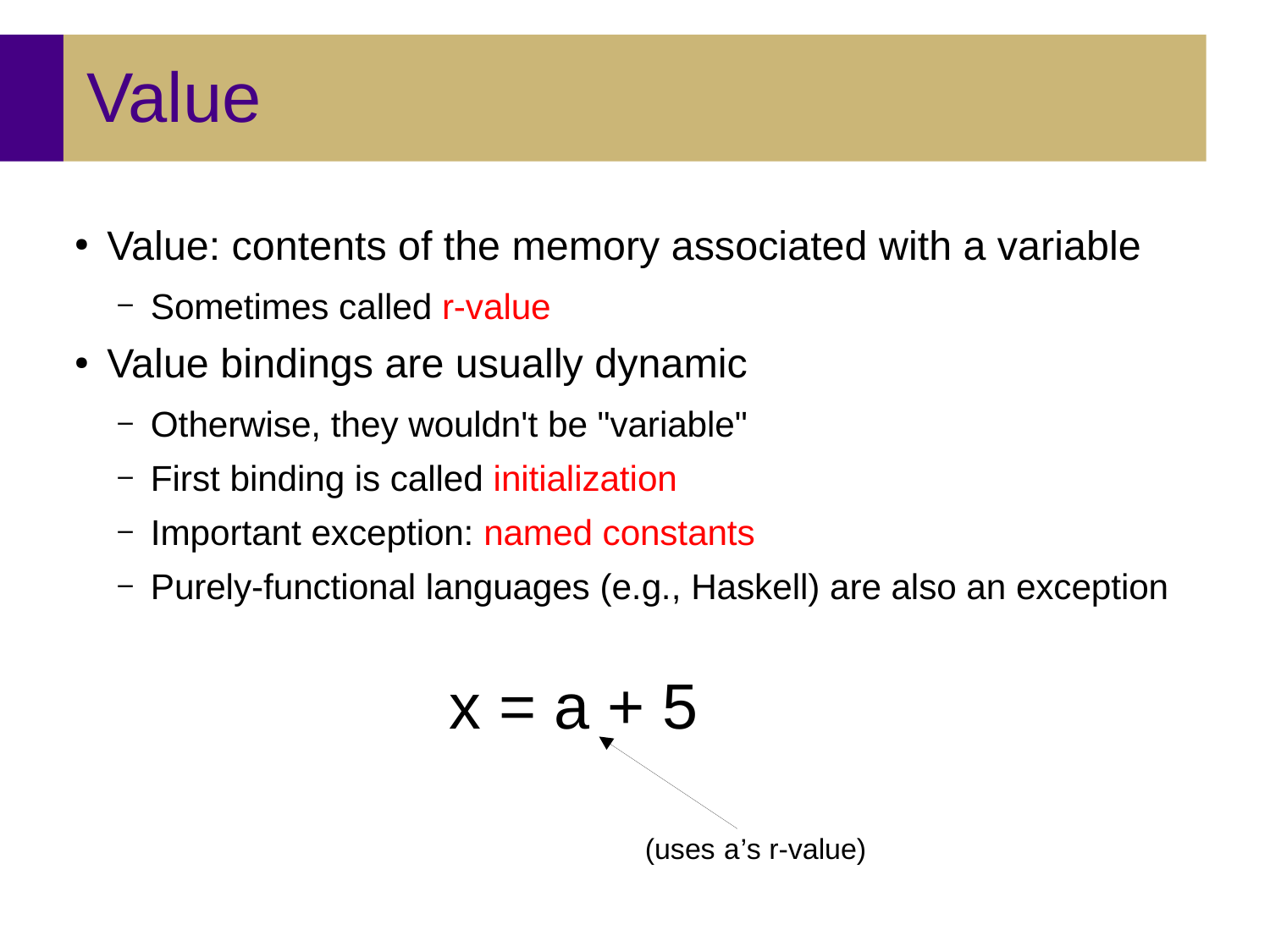

- Type: range of values a variable can store
	- And the operations that can be applied to it
	- Common primitive types: integer, real number, boolean, character
	- Common composite types: array/string, pointer, record, union, object
- Implicit vs. explicit binding
	- $-$  int  $x = 5$  vs.  $x = 5$
- Static vs. dynamic typing
	- The latter allows a variable's type to change at runtime
	- Requires the system to track a type for each variable in memory
- Type inference
	- A language can be both implicitly and statically typed!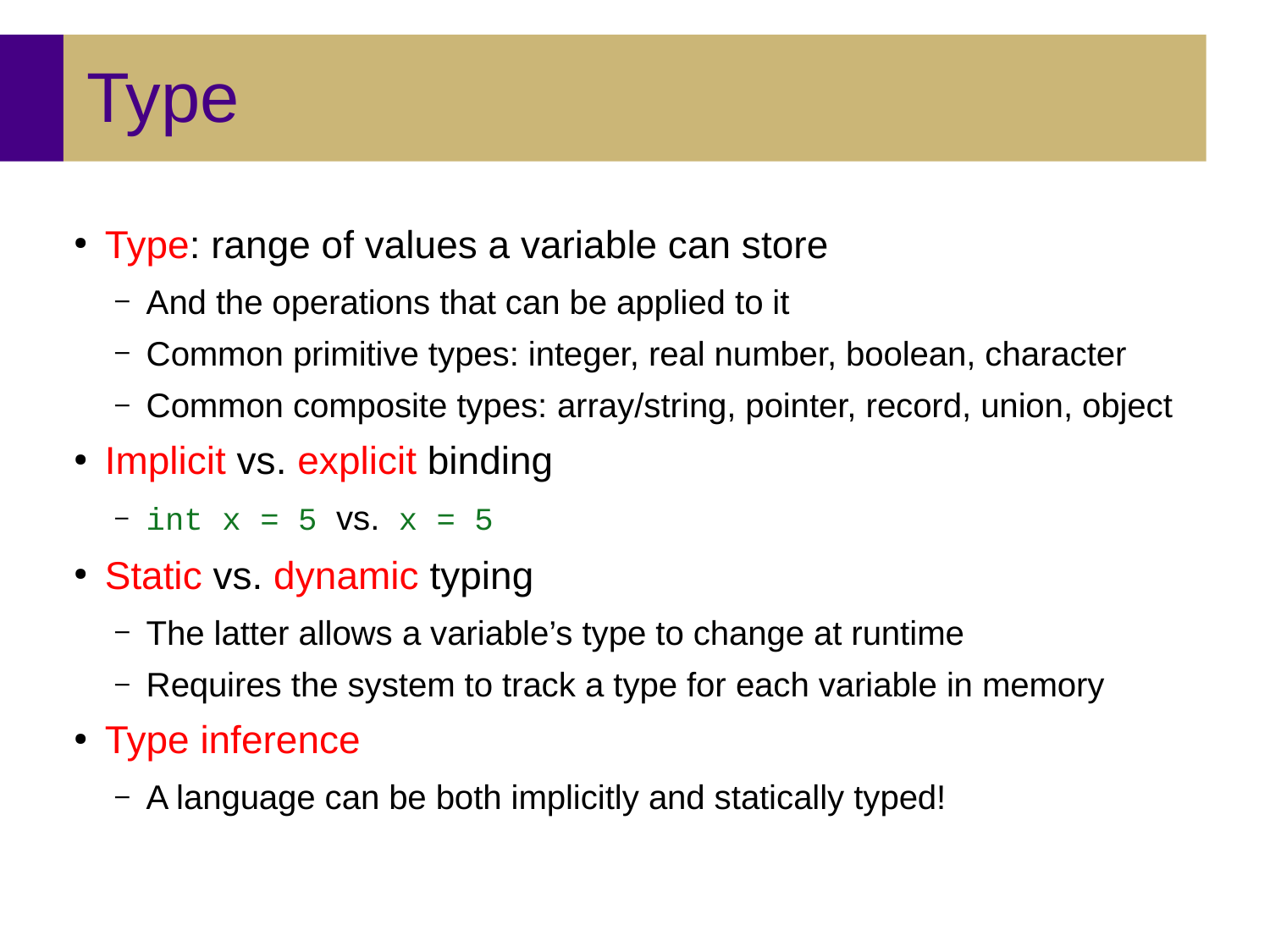# Type binding examples

• Java (explicit static)

$$
int x = 5;
$$
  
x = "hello"; // compiler error

• JavaScript (implicit dynamic)

var x = 5; *// x is an int*

- x = "hello"; *// now it's a String*
- Java 10 (implicit static)

var x = 5; *// x is inferred to be an int* x = "hello"; *// compiler error*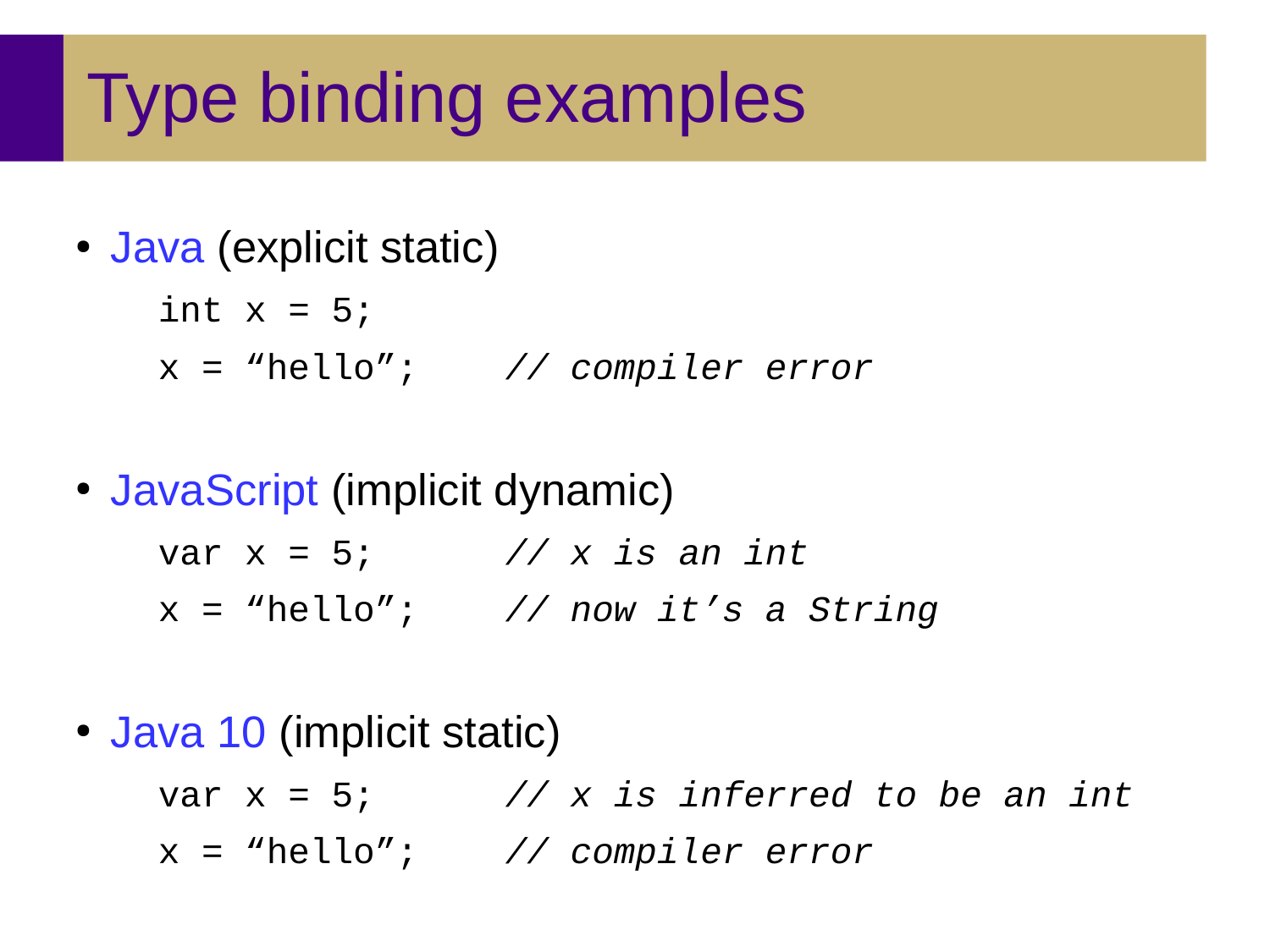# Lifetime

- Lifetime: duration of address/storage binding
	- Period of time that the variable is available
- Common lifetimes are based on location:
	- Static: entire program execution
	- Stack-dynamic: single function execution
	- Heap: arbitrary
		- Binding is created at allocation
		- Binding is destroyed at deallocation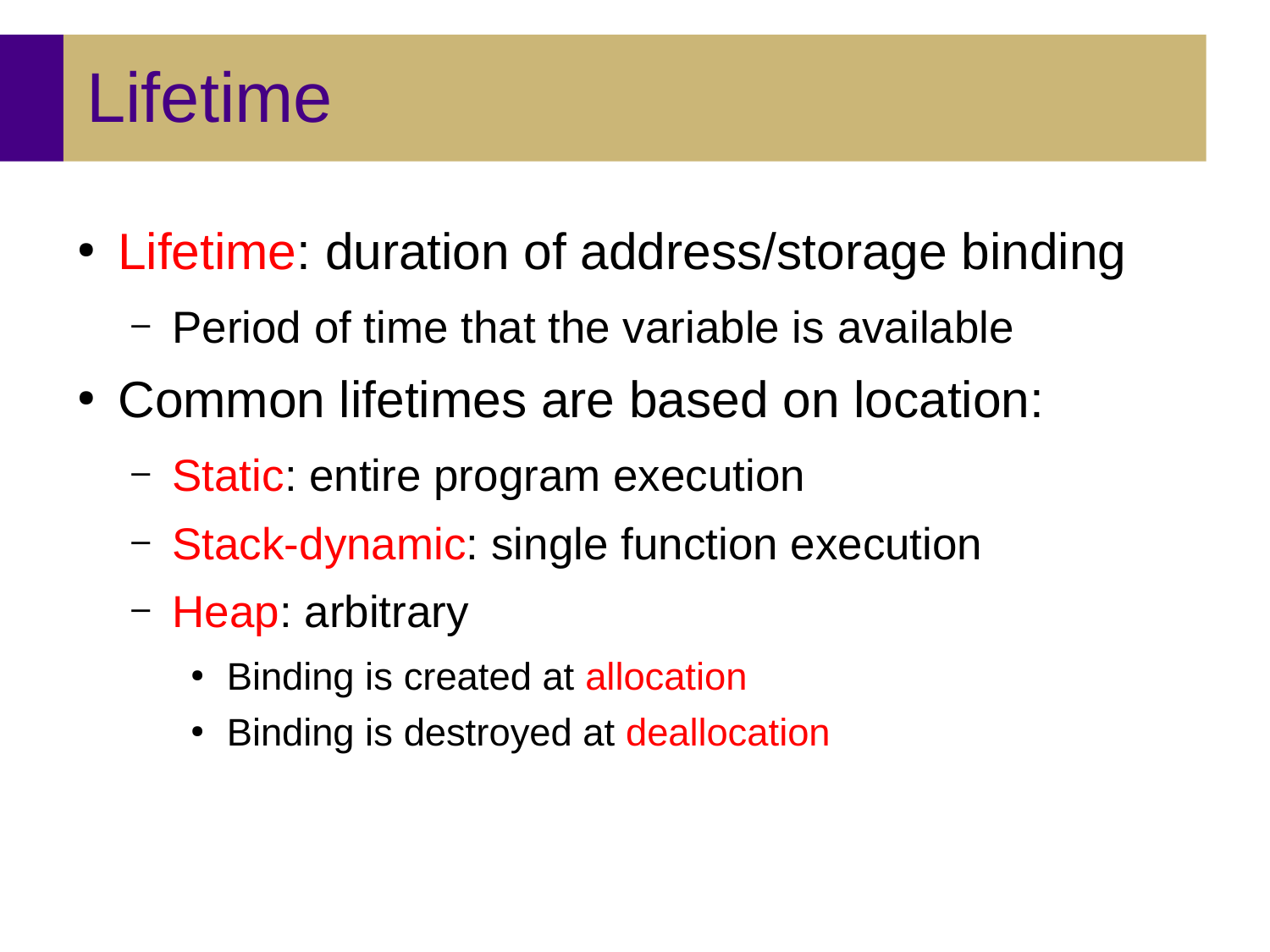# Lifetime

- Explicit heap-dynamic: nameless memory accessed w/ pointers or references (e.g., C/C++ or Java)
	- Allocated explicitly (e.g., malloc in C or new in C++ or Java)
	- Can be deallocated explicitly (e.g., free in C and delete in C++)
		- Some languages (e.g., Rust) have delegation mechanisms
	- Can be deallocated implicitly (e.g., garbage collection in Java)
- Implicit heap-dynamic: allocated only when assigned a value (e.g., arrays in Javascript)
	- Reallocated when assigned a different value
	- Deallocated implicitly

**We will consider instance variables to be explicit or implicit according to the object they belong to; this is somewhat ambiguous in our textbook**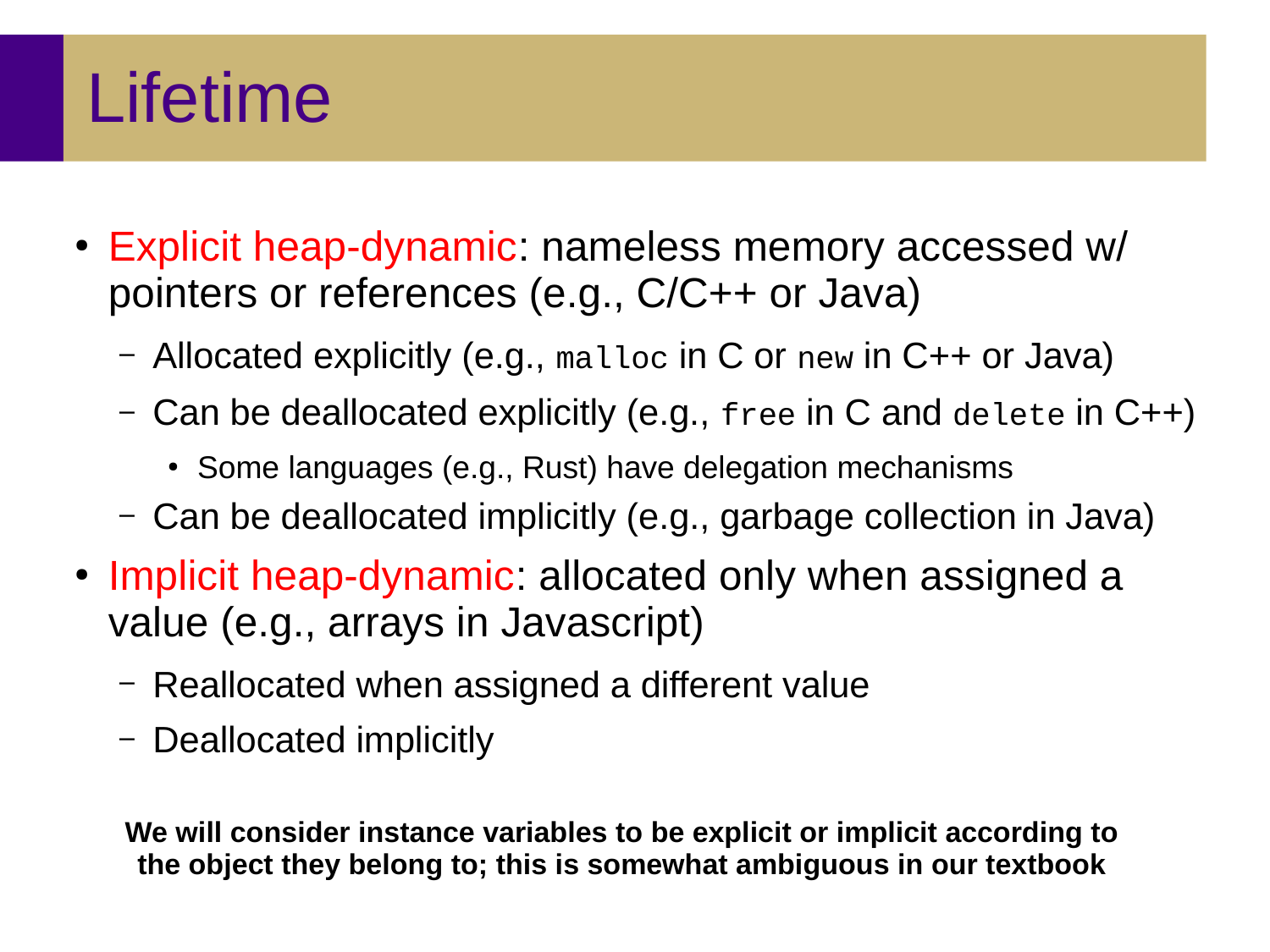### Scope

- Scope: program range where a variable is visible
	- A variable is visible if it can be referenced without qualification
		- E.g., just "x" instead of "Foo:: Bar:: x"
	- Many possible ranges (e.g., block, function, global, package)
	- OOP brings even more possibilities (public, private, protected)
- Local vs. non-local variables
	- A variable is local in the scope where it is declared
	- Local variables shadow (hide) non-local variables w/ same name
	- Sometimes shadowed variables are still accessible w/ qualification
- Often related to lifetime
	- But not necessarily! (e.g., static local in C)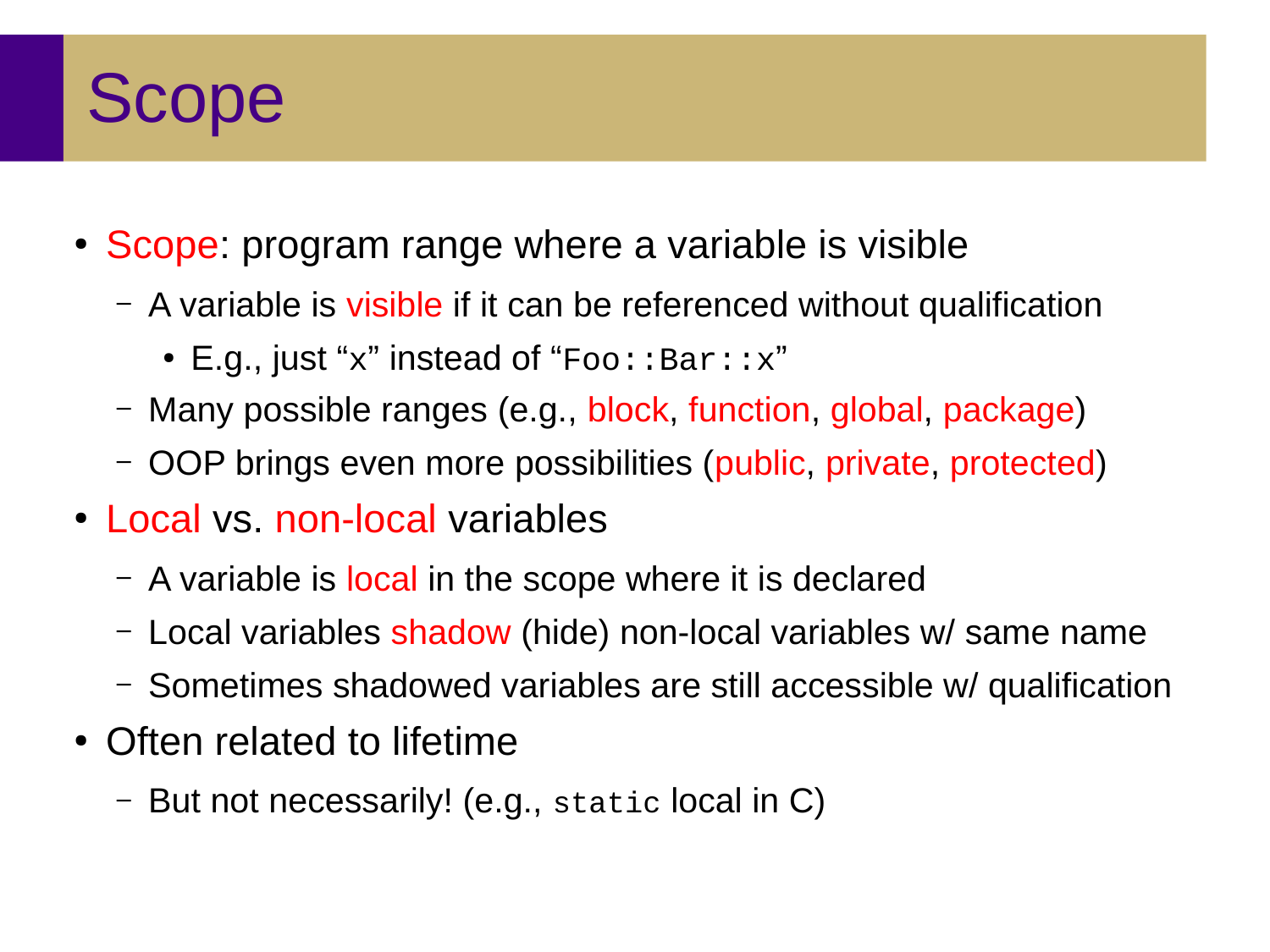### Scope

- Static (lexical) vs. dynamic scoping
	- Code structure vs. call structure
	- Both involve finding a variable (name resolution) by searching through a hierarchy of scopes
		- Static scoping: compiler can do the search
		- Dynamic scoping: search the stack at runtime
	- Dynamic scoping is rare now and usually optional
		- Example: "my" (static) vs. "local" (dynamic) in Perl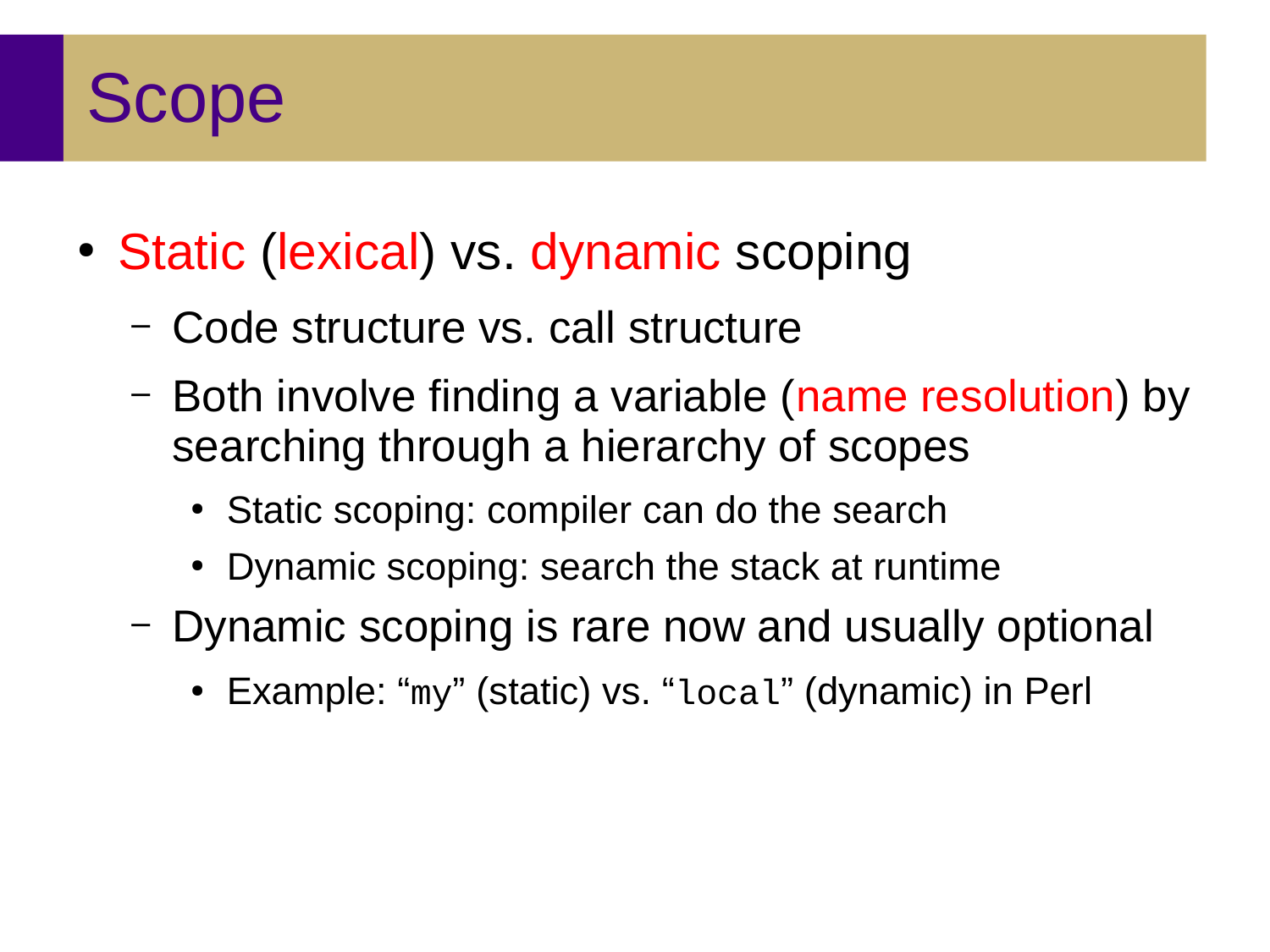# Referencing Environment

- Referencing environment: all variables visible at some statement **without qualification**
	- Local scope plus ancestor scopes
	- Related concept from compilers: nested symbol tables
	- Which variables are visible at the blue and green statements?

```
class Shadowing4 {
          public static void main(String[] args) {
              System.out.println(args[0]);
             if (true != false) {
                  int x = 5;
                  System.out.println(x);
       }
          }
     } 
Environment at blue: { main.args:string }
```
Environment at green: { main.**args**:*string*, main.**x**:*int* }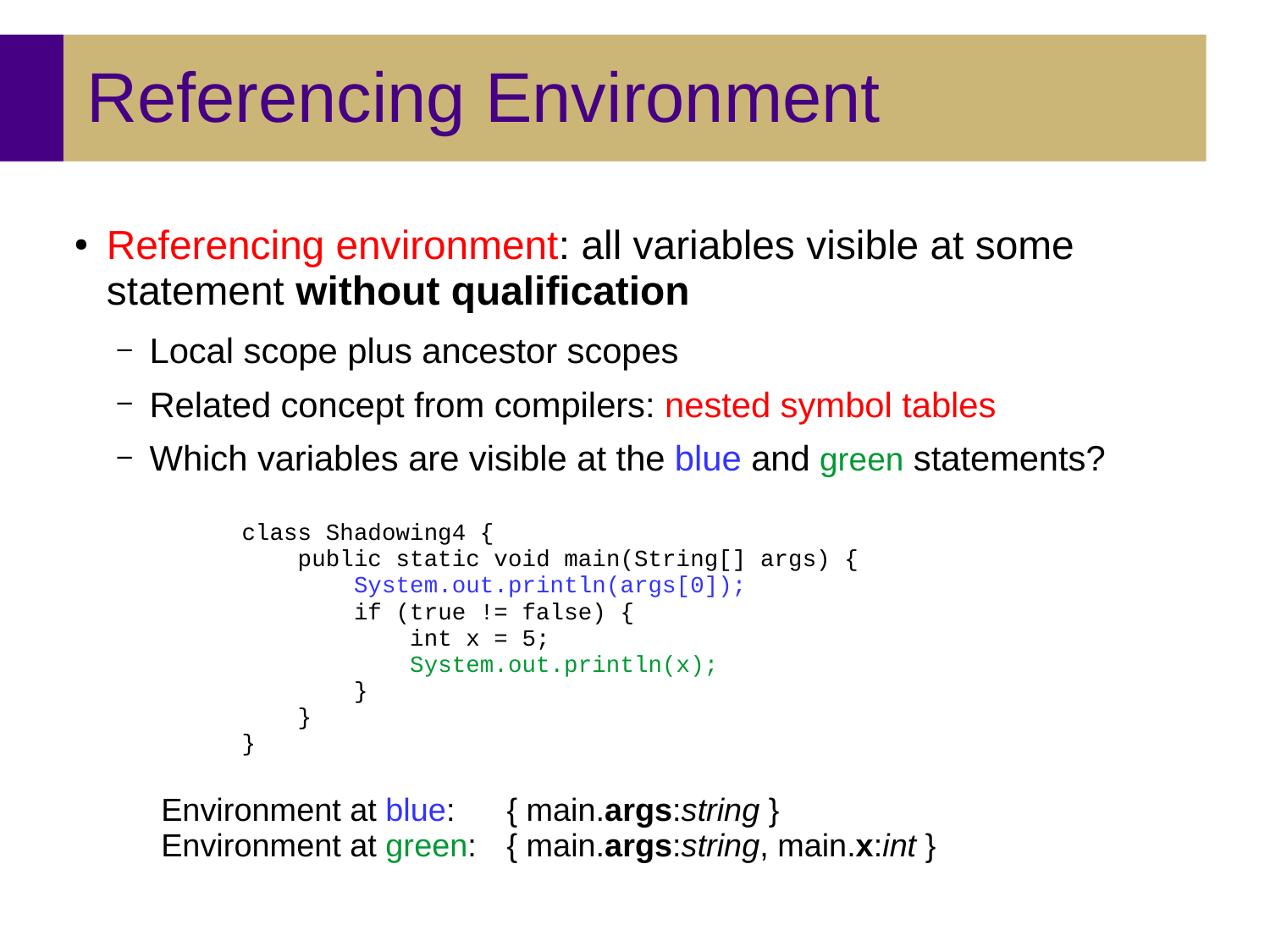# Static/dynamic scoping example

- For both static and dynamic scoping:
	- What are the referencing environments at location A, B, and C?
	- What is the output?

```
program p {
  int x = 5int y = 2 // LOCATION A
   func g() {
    int x = 12int z = 8 // LOCATION B
    f() }
   func f() {
     // LOCATION C
     println(x)
   }
   g()
}
```

```
Static scoping:
   A: { p.x:int, p.y:int }
    B: { p.y:int, g.x:int, g.z:int }
    C: { p.x:int, p.y:int }
    Output: "5"
Dynamic scoping:
   A: { p.x:int, p.y:int }
    B: { p.y:int, g.x:int, g.z:int }
    C: { p.y:int, g.x:int, g.z:int }
    Output: "12"
```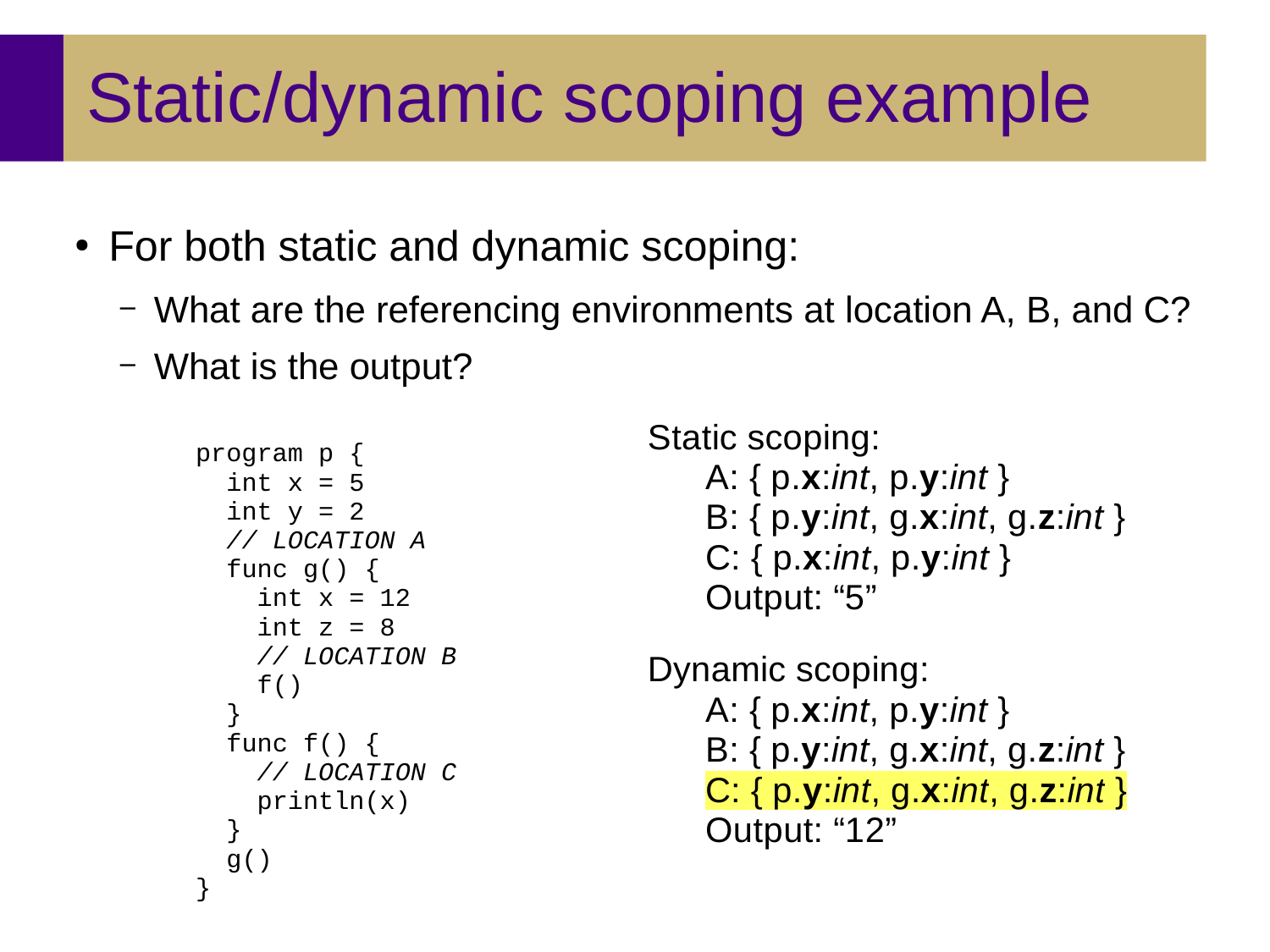# Scoping nuances

- Some languages allow mixing of declarations and code (e.g., C99)
	- Scope is usually from declaration to end of program unit
- Some languages require declaration before reference
	- Declaration order can influence scoping
- Block-structured languages often restrict scope of declarations in a block
	- Sometimes allow duplicate names within a larger enclosing scope
- Many languages do not require explicit declarations (e.g., Ruby)
	- Scoping often defaults to function-level (why not block?)
- Scoping is usually enforced by compiler/interpreter, but not always
	- In Python, "private" class fields (starting w/ underscores) aren't private!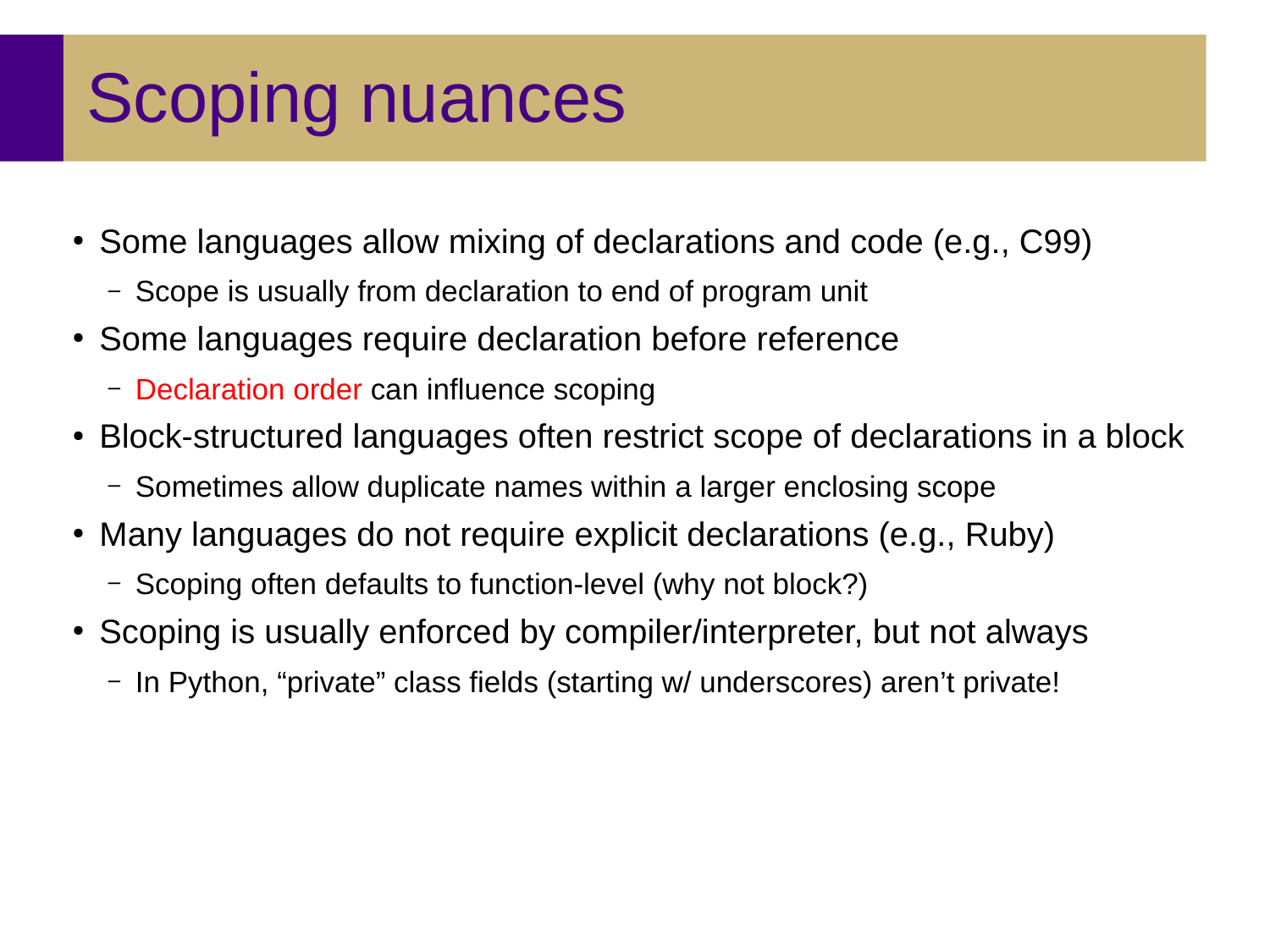# Scoping nuances

- "Global" can mean different things
	- In Ruby, global variables are truly global (accessible from entire program)
	- In C, "global" variables are actually only accessible from code in the same module (extern required to access it from a different file)
	- In Python, global variables must be marked in functions that wish to use them, and must be tagged with module name outside the module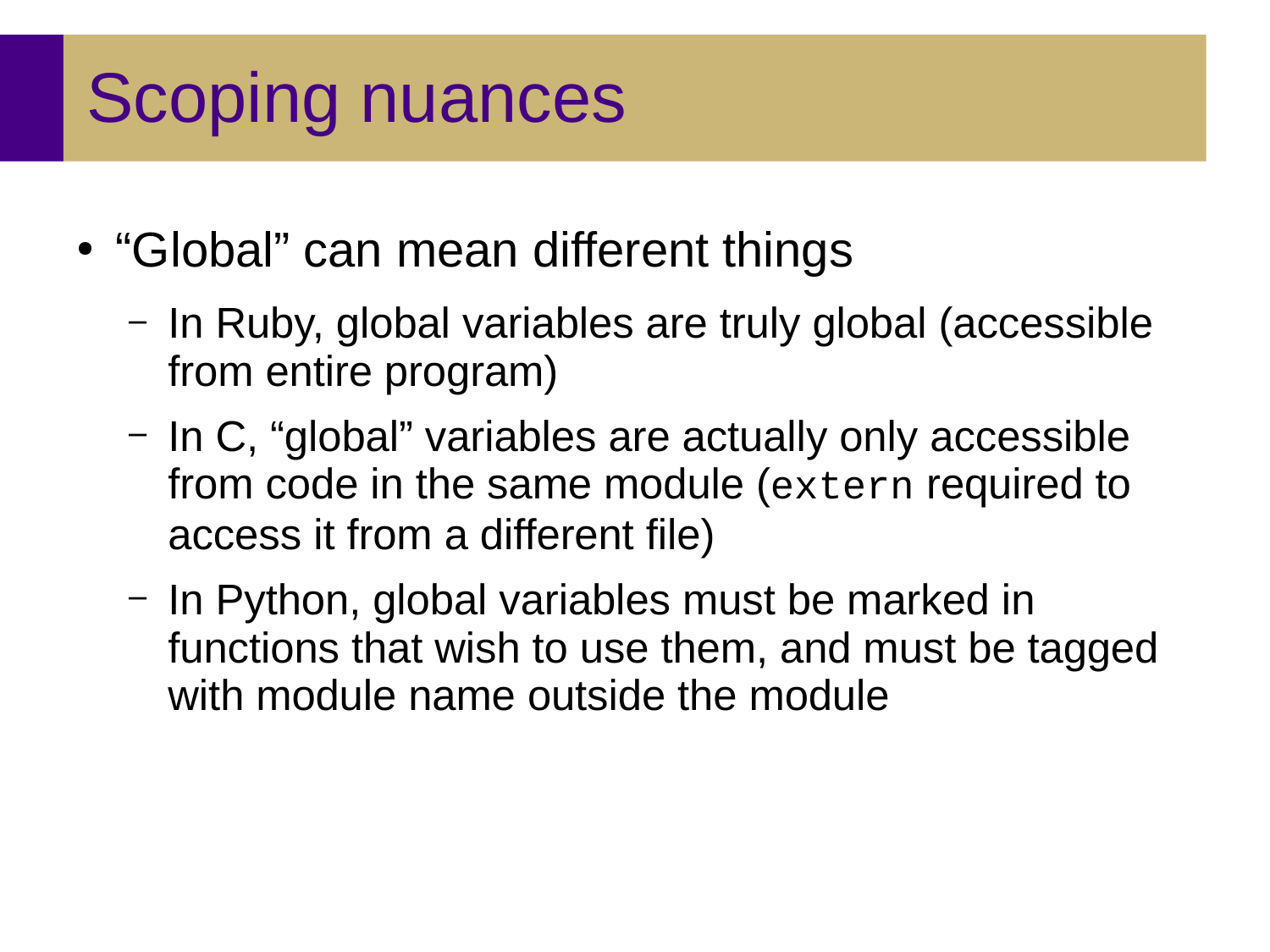## Global scoping example

• What does this Python program print?

```
x = 5def bar():
    print(x)def baz():
    x = 7print(x)def bam():
     global x
    x = 7bar()
baz()
print(x)
bam()
print(x)
```

```
x = 5
```

```
def hipster():
     print(x)
    x = 4 print(x)
```
hipster()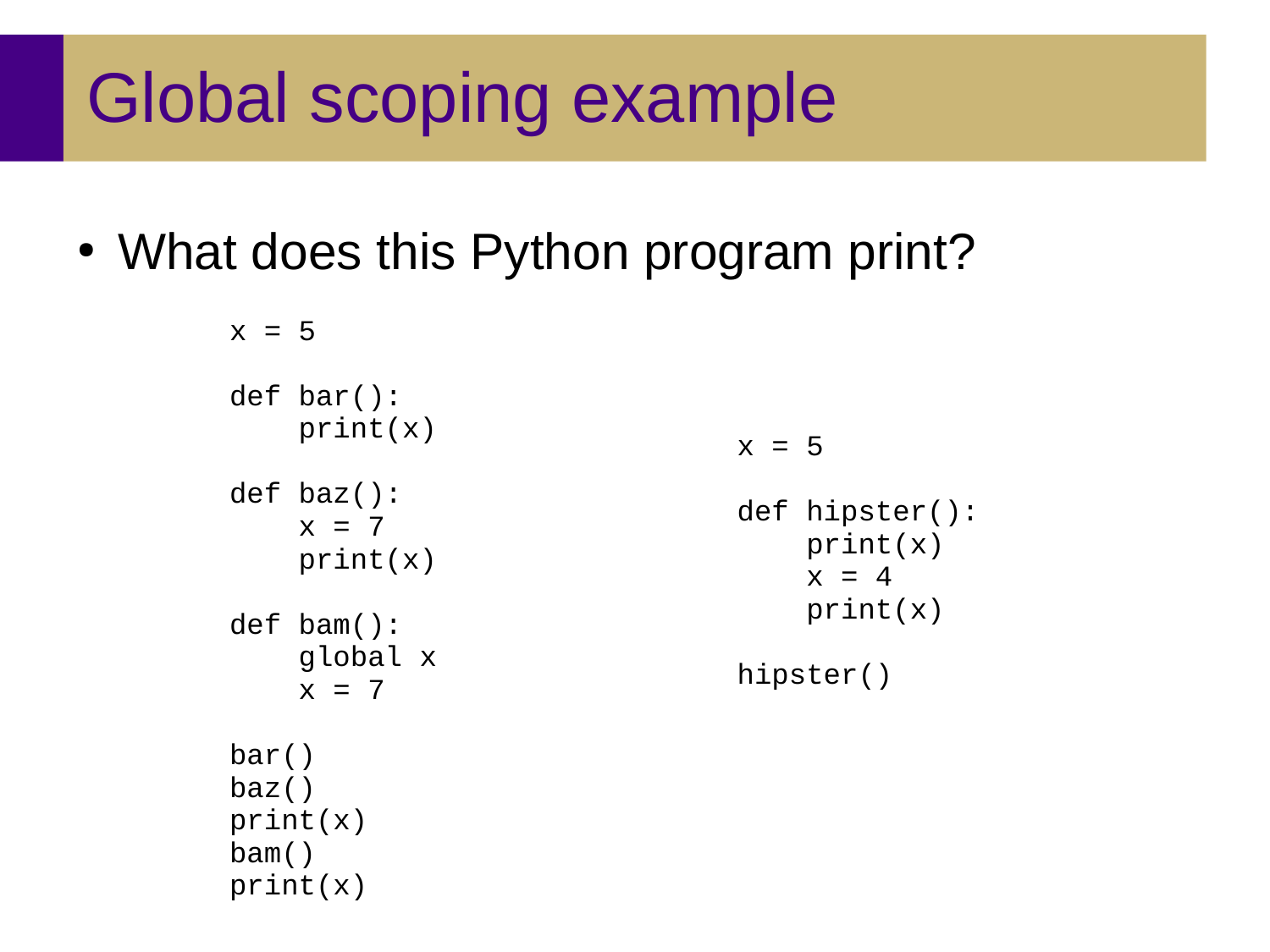# Block scoping examples

• Ruby:

```
• Java:
```

```
def foo()
    if someTest()
       x = 5 else
       x = 7 end
    return x
end
```

```
/* compiler error! */
int foo() {
    if (someTest()) { int x = 5; }
    else \{ int x = 7; \} return x;
}
```

```
/* OK */
int foo() {
    int x;
   if (someTest()) { x = 5; }
    else { x = 7; }
    return x;
}
```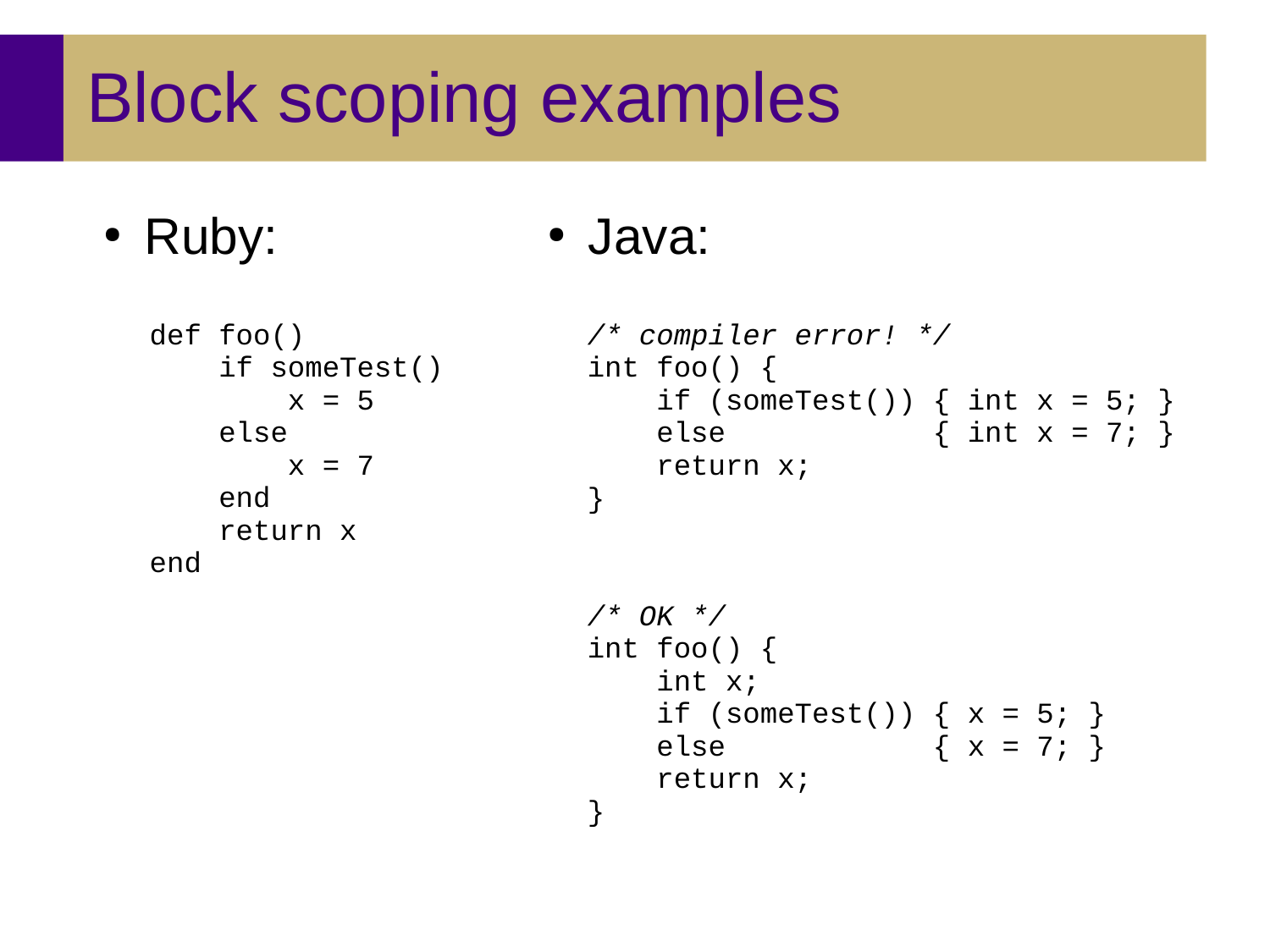# **Conclusion**

- Variables are complicated!
	- Perhaps more so than you realized before
	- Many decisions are made at language design time
	- These decisions impact programmers a LOT
	- In general, consistency and simplicity are key
		- Principle of Least Surprise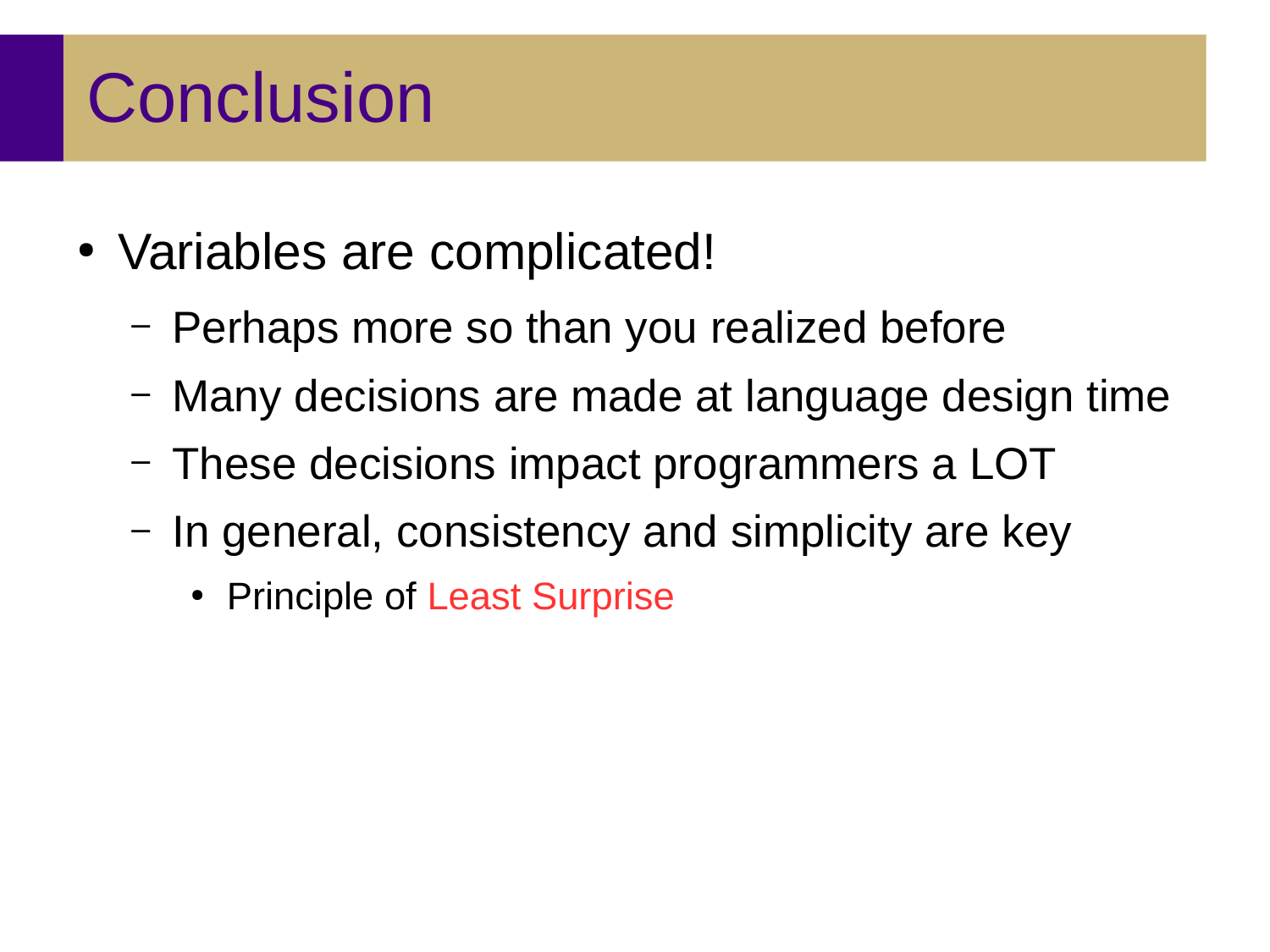## Case studies

- Questions
	- What is the name, address, value, type, lifetime, and scope?
	- Are the bindings static or dynamic?
- Cases
	- Java "private" class instance variable
		- What would be different in  $C++2$
	- Java "public static final" class variable
	- C local loop index variable
		- i.e., "for (int  $i = 0$ ;  $i < N$ ;  $i^{++}$ )"

Reminder: common lifetimes include

- Static
- Stack dynamic
- Explicit heap dynamic
- Implicit heap dynamic